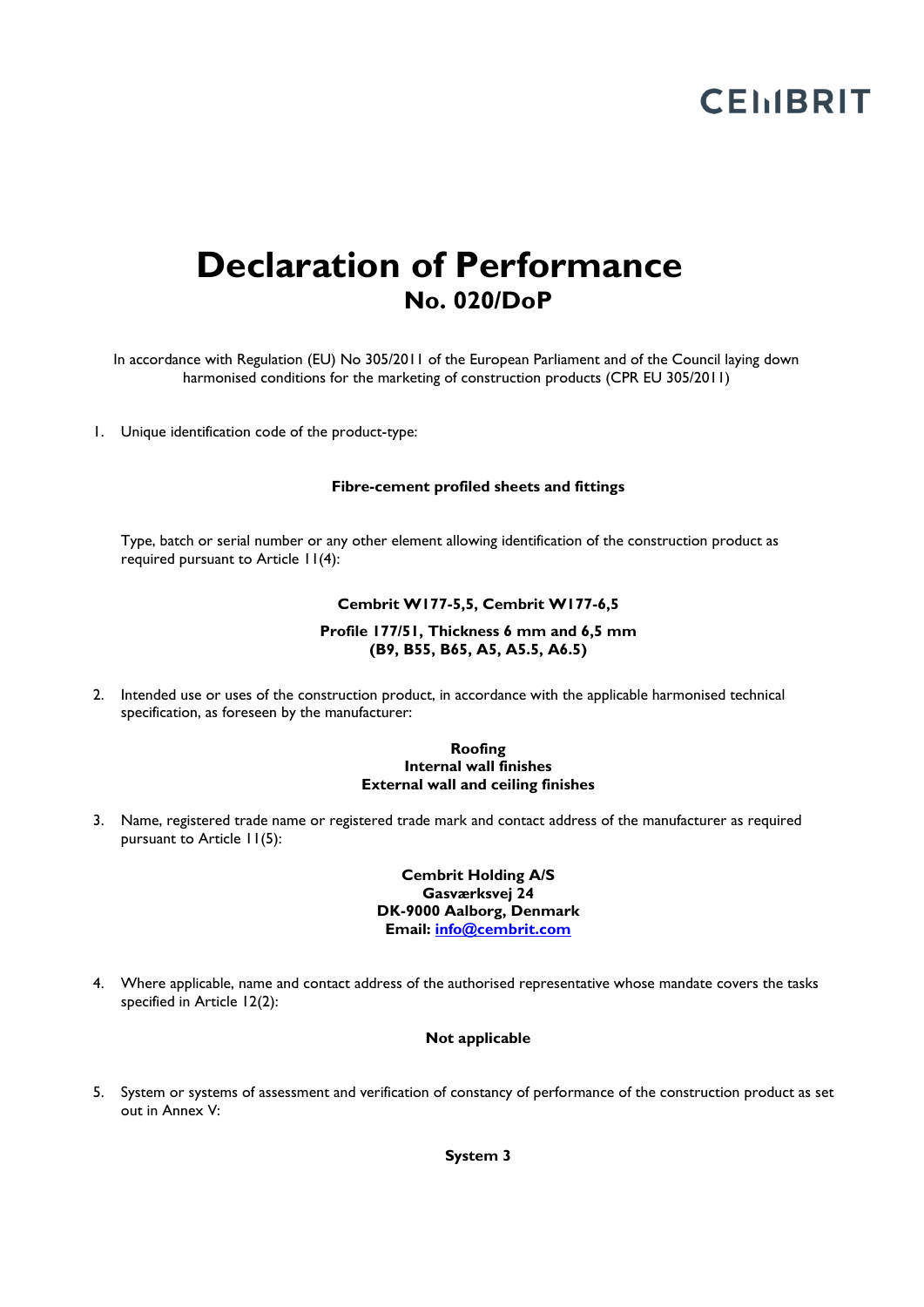

6a. Name and identification number of the notified body (in case of the declaration of performance concerning a construction product covered by a harmonised standard):

#### **Technical and Testing Institute of Construction Prague, s. p. Notified body No. 1020 Branch 0700– Ostrava, U Studia 14, 700 30, Ostrava-Zábřeh, Czech Republic**

Performed the initial type test under system 3 according to EN 494. Protocol on the initial type test No.1020- CPD-070030732 as of 8th February 2007, issued for sheets 6,5 mm with classification C1X, and protocol on the initial type test No.1020-CPD-070030734 as of 8<sup>th</sup> February 2007, issued for sheets 6 mm with classification C2X.

#### **PAVUS, a.s. Notified body No. 1391 Prosecká 412/74, 190 00 PRAHA 9 – Prosek, Czech Republic**

Performed reaction to fire testing and classification according EN 13501-1. Test report No. PK1-01-07-010-E-1 (colored variants), dated December 8<sup>th</sup>, 2016 and No. PK1-01-07-011-E-1 (non-colored variants) dated December 8<sup>th</sup>, 2016. Test reports valid for sheets 6,5 mm, class C1X and sheets 6 mm, class C2X.

6b. Name and identification number of the Technical Assessment Body (in case of the declaration of performance concerning a construction product for which a European Technical Assessment has been issued):

#### **Not applicable**

#### 7. Declared performance:

| Cembrit W177-5,5, W177-6,5, NT - Profile 177/51, Thickness 6,5 mm, CIX |                                       |                                              |
|------------------------------------------------------------------------|---------------------------------------|----------------------------------------------|
| <b>Essential characteristics</b>                                       | <b>Performance</b>                    | <b>Harmonised</b><br>technical specification |
| Type of sheets                                                         | NT.                                   |                                              |
| Mechanical resistance                                                  | <b>CIX</b>                            |                                              |
| Breaking load                                                          | Min. 4,25 kN/m                        |                                              |
| Bending moment                                                         | Min. 55 Nm/m                          |                                              |
| Apparent density                                                       | min 1 400 $kg/m3$                     |                                              |
| Impact resistance                                                      | No performance determined             |                                              |
| External fire performance                                              | B <sub>ROOF</sub> (deemed to satisfy) |                                              |
| Reaction to fire                                                       | Class A1                              |                                              |
| Water impermeability                                                   | Pass                                  | EN 494:2012+A1:2015                          |
| Dimensional variations                                                 |                                       | Fibre-cement profiled                        |
| Length                                                                 | $±10$ mm                              | sheets and fittings Product                  |
| Width I                                                                | $+10/ - 5$ mm                         | specification                                |
| Thickness                                                              | $6,5 \pm 0,6$ mm                      | and test methods                             |
| Height of the corrugations                                             | $51 \pm 3$ mm                         |                                              |
| Pitch                                                                  | $177 \pm 2$ mm                        |                                              |
| Squareness                                                             | max 6 mm/m                            |                                              |
| Release of dangerous substance                                         | No performance determined             |                                              |
| Durability against warm water                                          | $R_L \geq 0.7$                        |                                              |
| Durability against soak/dry                                            | $R_L \geq 0.7$                        |                                              |
| Durability against freeze-thaw                                         | $R_L \geq 0.7$                        |                                              |
| Durability against heat-rain                                           | Pass                                  |                                              |